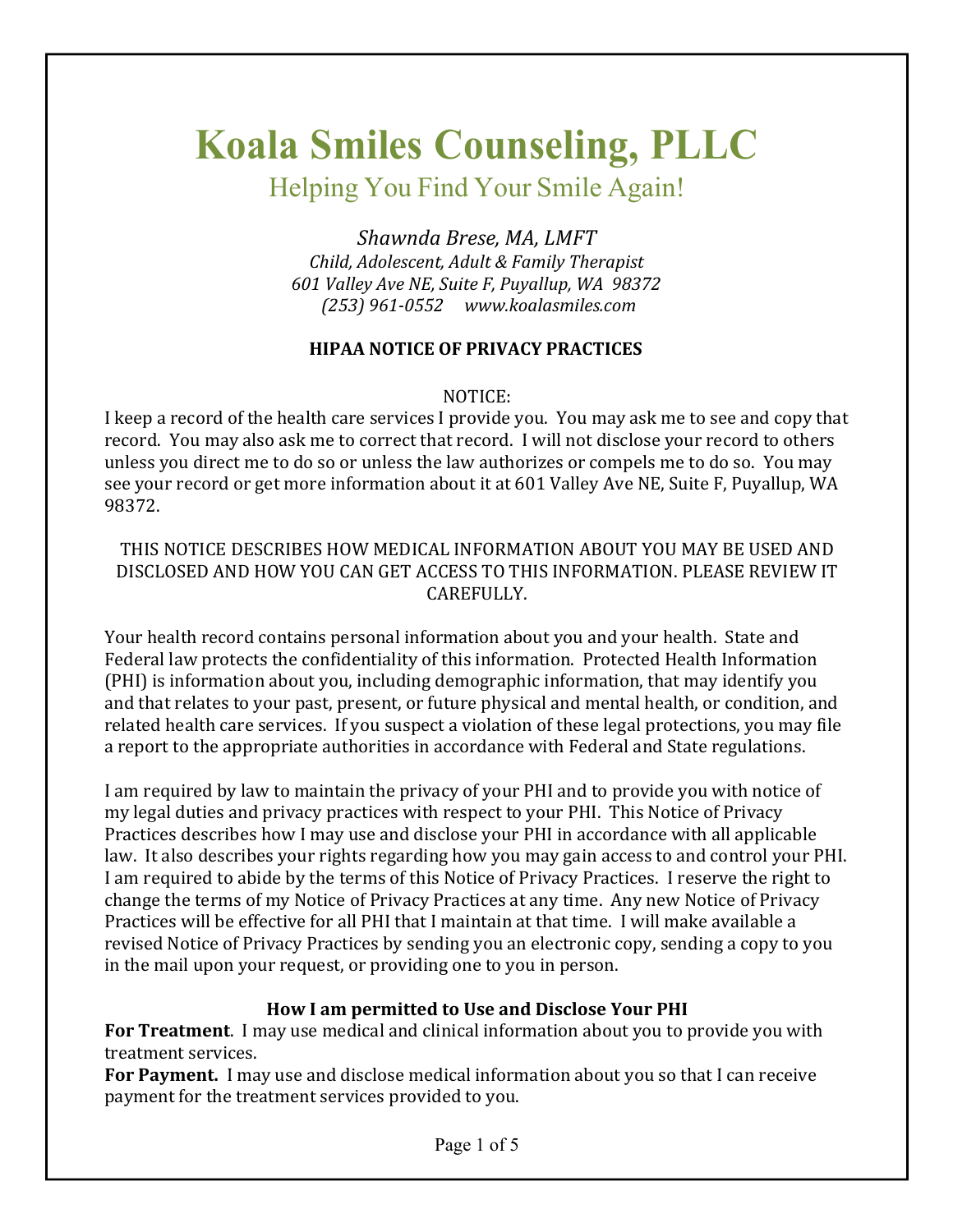**For Healthcare Operations**. I may use and disclose your protected PHI for certain purposes in connection with the operation of my professional practice, including supervision and consultation.

**Without Your Authorization**. State and Federal law also permits me to disclose information about you without your authorization in a limited number of situations, such as with a court order.

**With Authorization**. I must obtain written authorization from you for other uses and disclosures of your PHI. You may revoke such authorizations in writing in accordance with 45 CFR. 164.508(b)(5).

**Incidental Use and Disclosure.** I am not required to eliminate every risk of an incidental use or disclosure of your PHI. Specifically, a use or disclosure of your PHI that occurs as a result of, or incident to an otherwise permitted use or disclosure is permitted as long as I have adopted reasonable safeguards to protect your PHI, and the information being shared was limited to the minimum necessary.

# **Examples of How I May Use and Disclose Your PHI**

Listed below are examples of the uses and disclosures that I may make of your PHI. These examples are not meant to be a complete list of all possible disclosures, rather, they are illustrative of the types of uses and disclosures that may be made.

**Treatment**. Your PHI may be used and disclosed by me for the purpose of providing, coordinating, or managing your health care treatment and any related services. This may include coordination or management of your health care with a third party, consultation or supervision activities with other health care providers, or referral to another provider for health care services.

**Payment**. I may use your PHI to obtain payment for your health care services. This may include providing information to a third party payor, or, in the case of unpaid fees, submitting your name and amount owed to a collection agency.

**Healthcare Operations**. I may use or disclose your PHI in order to support the business activities of my professional practice including; disclosures to others for health care education, or to provide planning, quality assurance, peer review, or administrative, legal, financial, or actuarial services to assist in the delivery of health care, provided I have a written contract with the business that prohibits it from re-disclosing your PHI and requires it to safeguard the privacy of your PHI. I may also contact you to remind you of your appointments.

# **Other Uses and Disclosures That Do Not Require Your Authorization**

**Required by Law**. I may use or disclose your PHI to the extent that the use or disclosure is required by law, made in compliance with the law, and limited to the relevant requirements of the law. Examples of this type of disclosure include healthcare licensure related reports, public health reports, and law enforcement reports. Under the law, I must make certain disclosures of your PHI to you upon your request. In addition, I must make disclosures to the US Secretary of the Department of Health and Human Services for the purpose of investigating or determining my compliance with the requirements of privacy rules. **Health Oversight**. I may disclose PHI to a health oversight agency for activities authorized by law, such as audits, investigations, and inspections. Oversight agencies seeking this information include government agencies and organizations that provide financial assistance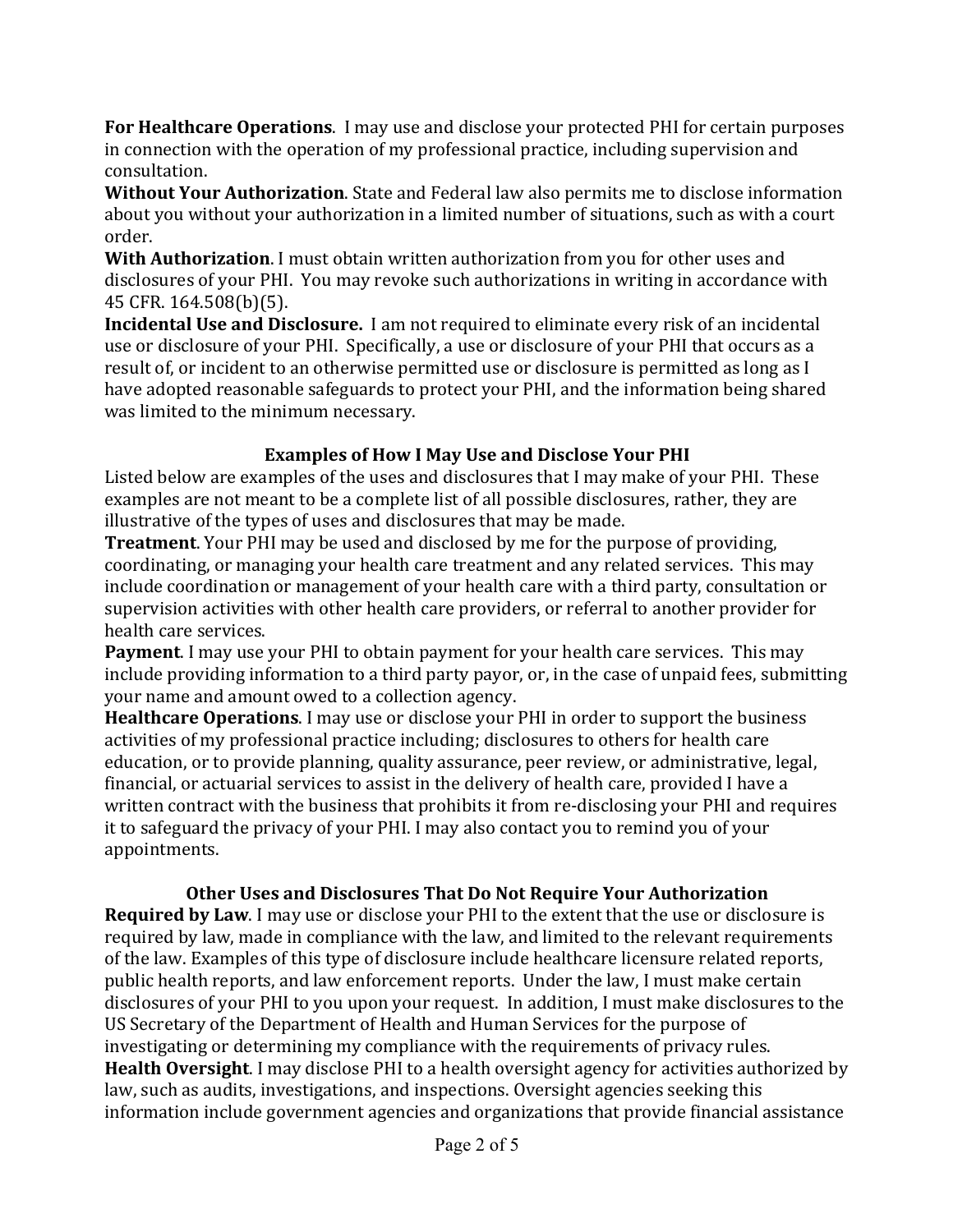to the program (such as third-party payors) and peer review organizations performing utilization and quality control. If I disclose PHI to a health oversight agency, I will have an agreement in place that requires the agency to safeguard the privacy of your information. Abuse or Neglect. I may disclose your PHI to a state or local agency that is authorized by law

to receive reports of abuse or neglect. However, the information we disclose is limited to only that information which is necessary to make the required mandated report.

**Deceased Clients**. I may disclose PHI regarding deceased clients for the purpose of determining the cause of death, in connection with laws requiring the collection of death or other vital statistics, or permitting inquiry into the cause of death.

**Research**. I may disclose PHI to researchers if (a) an Institutional Review Board reviews and approves the research and a waiver to the authorization requirement; (b) the researchers establish protocols to ensure the privacy of your  $PHI$ ; and  $(c)$  the researchers agree to maintain the security of your PHI in accordance with applicable laws and regulations. **Criminal Activity or Threats to Personal Safety**. I may disclose your PHI to law enforcement officials if I reasonably believe that the disclosure will avoid or minimize an imminent threat to the health or safety of yourself or any third party.

**Compulsory Process**. I may be required to disclose your PHI if a court of competent jurisdiction issues an appropriate order, and if the rule of privilege has been determined not to apply. I may be required to disclose your PHI if I have been notified in writing at least fourteen days in advance of a subpoena or other legal demand, no protective order has been obtained, and a competent judicial officer has determined that the rule of privilege does not apply.

**Essential Government Functions.** I may be required to disclose your PHI for certain essential government functions. Such functions include: assuring proper execution of a military mission, conducting intelligence and national security activities that are authorized by law, providing protective services to the President, making medical suitability determinations for U.S. State Department employees, protecting the health and safety of inmates or employees in a correctional institution, and determining eligibility for or conducting enrollment in certain government benefit programs.

Law Enforcement Purposes. I may be authorized to disclose your PHI to law enforcement officials for law enforcement purposes under the following six circumstances, and subject to specified conditions: (1) as required by law (including court orders, court-ordered warrants, subpoenas) and administrative requests; (2) to identify or locate a suspect, fugitive, material witness, or missing person;  $(3)$  in response to a law enforcement official's request for information about a victim or suspected victim of a crime;  $(4)$  to alert law enforcement of a person's death, if I suspect that criminal activity caused the death; (5) when I believe that protected health information is evidence of a crime that occurred on my premises; and (6) in a medical emergency not occurring on my premises, when necessary to inform law enforcement about the commission and nature of a crime, the location of the crime or crime victims, and the perpetrator of the crime.

**Psychotherapy Notes.** If kept as separate records, I must obtain your authorization to use or disclose psychotherapy notes with the following exceptions. I may use the notes for your treatment. I may also use or disclose, without your authorization, the psychotherapy notes for my own training, to defend myself in legal or administrative proceedings initiated by you, as required by the Washington Department of Health or the US Department of Health and Human Services to investigate or determine my compliance with applicable regulations, to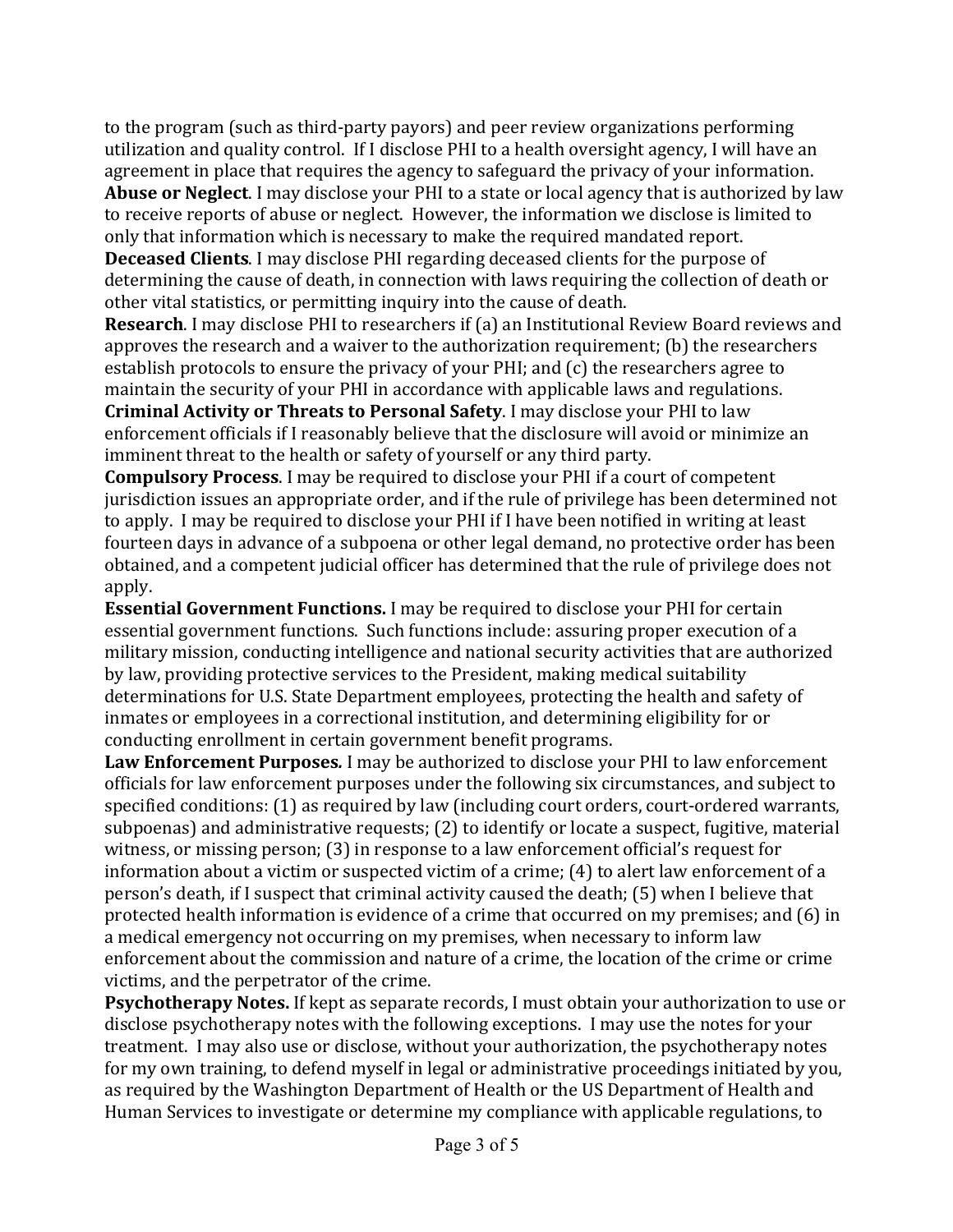avoid or minimize an imminent threat to anyone's health or safety, to a health oversight agency for lawful oversight, for the lawful activities of a coroner or medical examiner or as otherwise required by law.

## Uses and Disclosures of PHI With Your Written Authorization

Other uses and disclosures of your PHI will be made only with your written authorization. I will not make any other uses or disclosures of your psychotherapy notes, I will not use or disclosure your PHI for marketing proposes, and I will not sell your PHI without your authorization. You may revoke your authorization in writing at any time. Such revocation of authorization will not be effective for actions I may have taken in reliance on your authorization of the use or disclosure.

# Your Rights Regarding Your PHI

You have the following rights regarding PHI that I maintain about you. Any requests with respect to these rights must be in writing. A brief description of how you may exercise these rights is included.

**Right of Access to Inspect and Copy**. You may inspect and obtain a copy of your PHI that is contained in a designated record set for as long as I maintain the record. A "designated record set" contains medical and billing records and any other records that I use for making decisions about you. Your request must be in writing. I may charge you a reasonable costbased fee for the copying and transmitting of your PHI. I can deny you access to your PHI in certain circumstances. In some of those cases, you will have a right of recourse to the denial of access. Please contact me if you have questions about access to your medical record. **Right to Amend**. You may request, in writing, that I amend your PHI that has been included in a designated record set. In certain cases, I may deny your request for an amendment. If I deny your request for amendment, you have the right to file a statement of disagreement with me. I may prepare a rebuttal to your statement and will provide you with a copy of any such rebuttal.

**Right to an Accounting of Disclosures**. You may request an accounting of disclosures made for treatment purposes or made as a result of your authorization, for a period of up to six years, excluding disclosures made to you. I may charge you a reasonable fee if you request more than one accounting in any 12-month period. Please contact me if you have questions about accounting of disclosures.

**Right to Request Restrictions**. You have the right to ask me not to use or disclose any part of your PHI for treatment, payment or health care operations or to family members involved in your care. Your request for restrictions must be in writing and I am not required to agree to such restrictions. Please contact me if you would like to request restrictions on the disclosure of your PHI. You also have the right to restrict certain disclosures of your PHI to your health plan if you pay out of pocket in full for the health care I provide to you.

**Right to Request Confidential Communication.** You have the right to request to receive confidential communications from me by alternative means or at an alternative location. I will accommodate reasonable written requests. I may also condition this accommodation by asking you for information regarding how payment will be handled or specification of an alternative address or other method of contact. Please contact me if you would like to make this request.